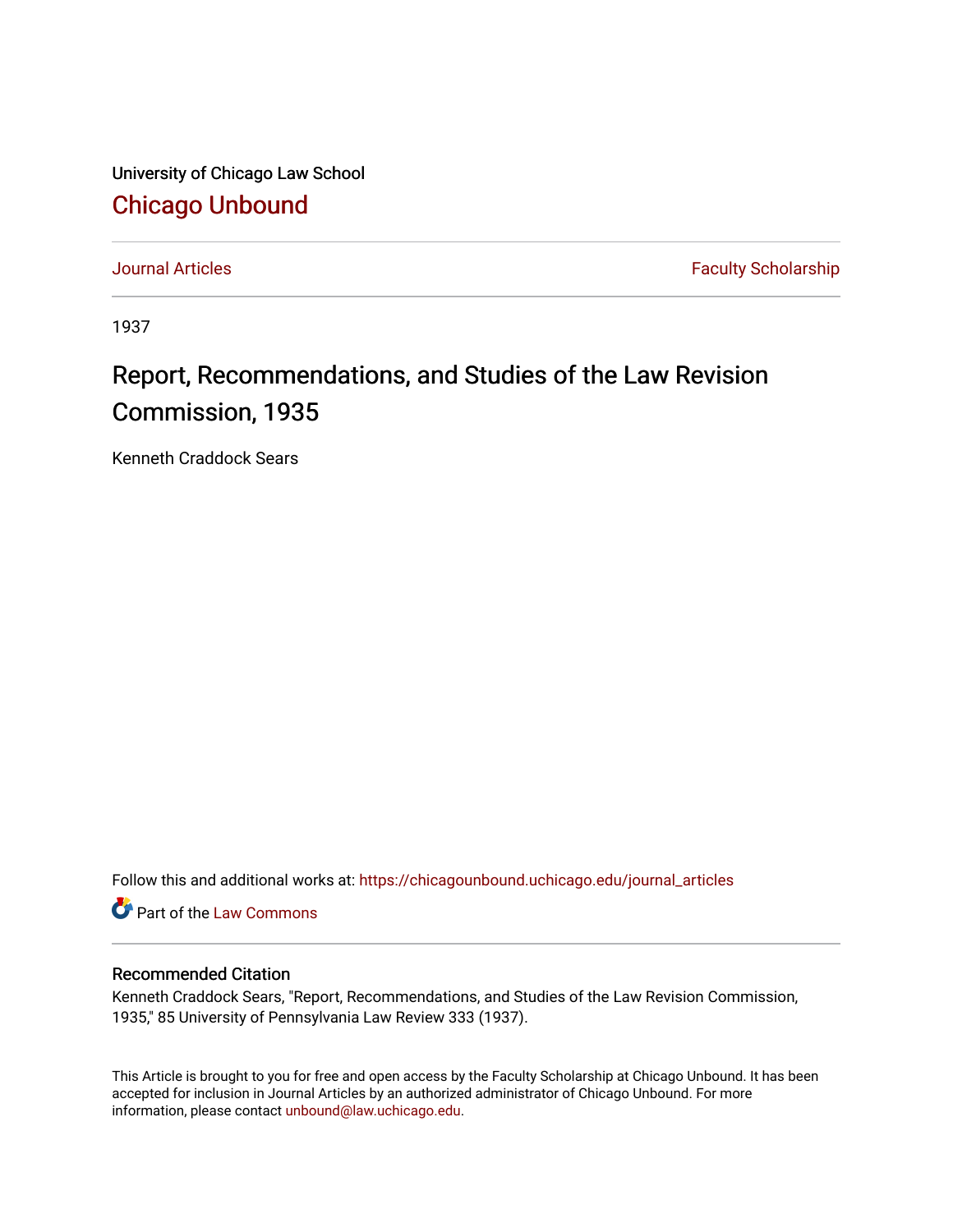adays the public, or at least the vocal part of the public, calls for constructive, not obstructive nor destructive legislation."<sup>1</sup> If the *argument ad hominem* can be allowed, the writer's criticism of the law making bodies applies equally well to his book. It adopts chiefly the historical method. Suffering from the same defect as most modem books on political science, too much exposition and not enough theory and analysis, it offers no remedies of any consequence and propounds no theories. Nevertheless, it is stimulating in that it clears the ground of the historical debris and it should open the way to a critical and scientific study of legislative theory in the light of modem experimental science and statistical method.

The series of works **by** this learned legislator should be the beginning of a new American science of legislation.

*Frederick K. Beutel.t*

REPORT OF **THE** LAW **REVISION** CoMmissIoN (State of New York). **J.** B. Lyon Co., Albany, 1935. **Pp.** 813.

In 1934 the Legislature of the Staie of New York passed an act providing for a Law Revision Commission. The Commission consists of five appointees of the Governor, and in addition, the chairmen of the judiciary committees of the Senate and Assembly as members ex-officio. The statute provided that at least two of the appointed members should be members of the law faculties of university law schools within New York, and that four of the appointed members should be members of the New York Bar. Dean Charles Burdick of Cornell University became the Chairman and Dean Young B. Smith of Columbia University was appointed a member of the Commission. In addition, John W. MacDonald, Professor of Law in the Cornell Law School, became the Executive Secretary and Director of Research for the Commission. Thus, it will be observed that the Commission was afflicted with "Brain Trusters". Despite that handicap the work of the Commission for 1935 sets a very high standard and appears to be the type of commission needed in all our states as well as in the national government.

The purpose of the Commission is to examine the common and statutory law of New York in order to discover defects and anachronisms, and then to recommend necessary reforms. The Commission is required to receive suggestions from certain mentioned institutions and officials as well as from the general public. The Report for 1935 is a volume of *721* pages, aside from a table of leading cases and a very elaborate index. Within this volume are studies and recommendations concerning twelve legal subjects, to wit: (i) Definition of value in the personal property law; (2) Negotiability of documents of title; **(3)** Imputation of negligence to infants; (4) A uniform criminal extradition act; (5) The survival of causes of action for personal injury; (6) Perjury; **(7)** Six problems in the field of real property, including the doctrine of incorporation by reference as applied to wills;  $(8)$  Pre-natal injuries; (9) The New York Correction Law (Section 230); (10) The procedural problem arising under Section 83 of the New York Decedent Estate Law; (11) The Public Enemy Law of New York; (12) Certain proposals by Dr. Strauss for amendment of the code of criminal procedure concerning commissions to examine into the sanity of persons accused of crime and also to amend the mental hygiene law to provide for the certification of qualified psychiatrists.

Ten of these legal topics are presented in the Report. First, there is a terse recommendation to the legislature **by** the Law Revision Commission as to

<sup>&</sup>quot; Dean, Louisiana State University Law SchooL